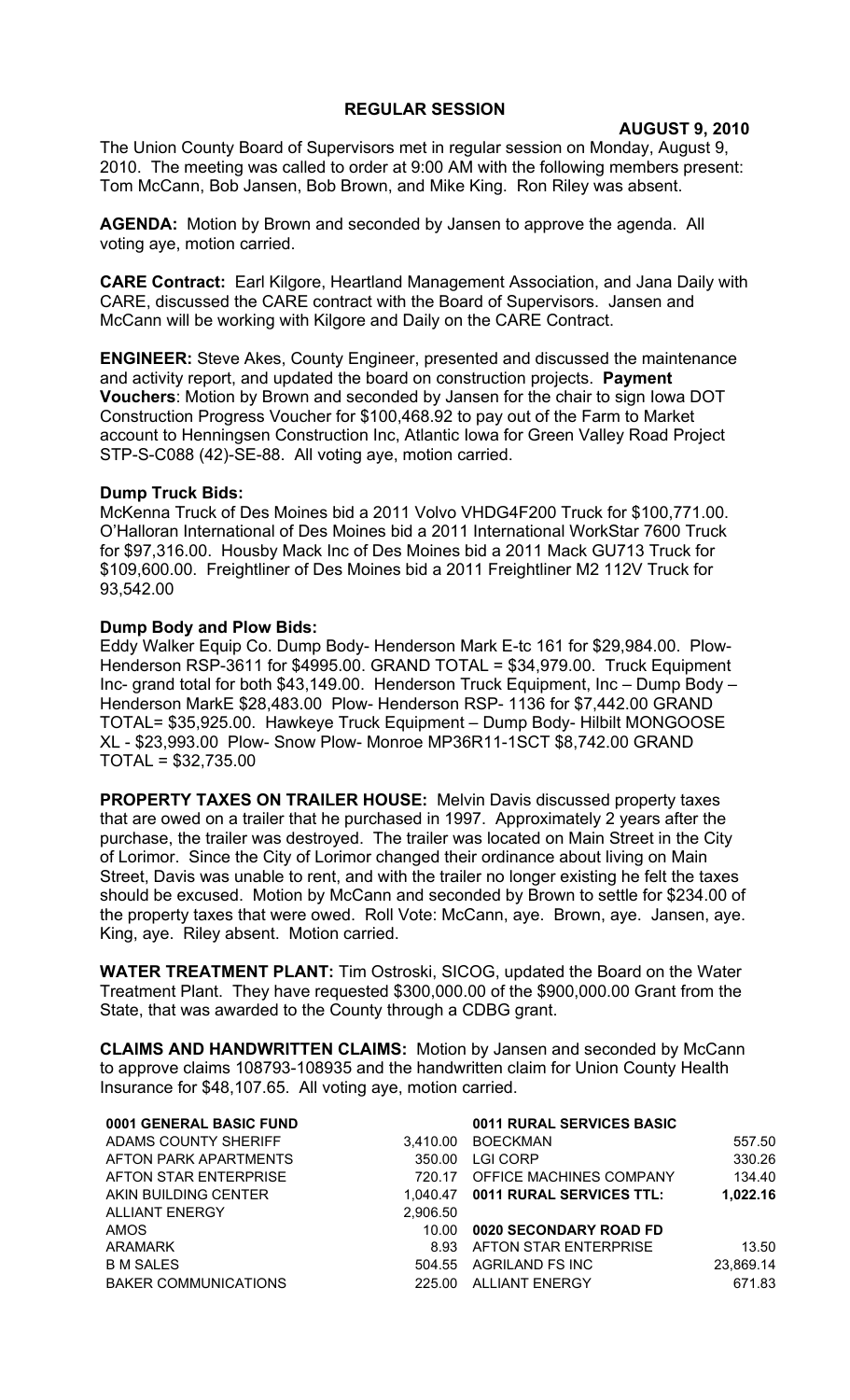| <b>BARKER IMPLEMENT</b>                    | 6.94              | AMERICAN CONCRETE                                               |
|--------------------------------------------|-------------------|-----------------------------------------------------------------|
| <b>BOOTH</b>                               | 15.00             | <b>ARAMARK</b>                                                  |
| <b>BUCK DDS</b>                            | 129.00            | <b>BARCO MUNICIPAL</b>                                          |
|                                            |                   | PRODUCTS INC                                                    |
| <b>BURKHALTER</b><br><b>CHAMBERLAIN</b>    | 55.50             | <b>CALHOUN-BURNS &amp; ASSOC</b><br><b>CDW GOVERNMENT</b>       |
| <b>CITY OF CRESTON</b>                     | 15.00<br>6,068.35 | <b>CRESTON FRM &amp; HM SUP IN</b>                              |
| <b>CITY OF LORIMOR</b>                     | 59.30             | <b>CRESTON PUBLISHING CO</b>                                    |
| <b>CLARKE COUNTY SHERIFF</b>               | 67.00             | <b>CRESTON TIRE</b>                                             |
| <b>CMC</b>                                 | 39.33             | <b>CROSS-DILLON TIRE INC</b>                                    |
| <b>CRESTON AUTOMOTIVE</b>                  | 32.73             | <b>FASTENAL COMPANY</b>                                         |
| <b>CRESTON FARM &amp; HOME SUPPLY INC</b>  | 496.29            | <b>FRANKS SERVICE</b>                                           |
| <b>CRESTON MUNICIPAL UTILITIES</b>         | 67.42             | HI CREST AUTO                                                   |
| <b>CRESTON PUBLISHING CO</b>               | 613.10            | <b>ICEOO-VICKI HILLOCK, TREA</b>                                |
| <b>CRESTON TIRE</b>                        | 40.00             | <b>INNOVATIVE INDUSTRIES</b>                                    |
| <b>CRESTON TRUE VALUE</b>                  | 117.48            | MC KENNA TRUCK CENTER                                           |
| <b>CULLIGAN</b>                            | 22.00             | MIDWEST WHEEL COMPANII                                          |
| <b>ECHO GROUP INC</b>                      | 3.05              | MURPHY TRACTOR EQUIP (                                          |
| <b>FAREWAY STORES</b>                      | 427.63            | <b>NAPA</b>                                                     |
| FARMERS COOPERATIVE COMPANY                | 44.38             | NORSOLV PRODUCTS COMP                                           |
| <b>FARMERS ELECTRIC COOP</b>               | 4,692.10          | OFFICE MACHINES COMPAN                                          |
| <b>GALL'S INC</b>                          | 152.97            | O'HALLORAN INTERNATION/                                         |
| <b>GLEN'S REFRIGERATION</b>                | 666.56            | <b>RILEY PRODUCTS</b>                                           |
| <b>GREATER REGIONAL MEDICAL CENTE</b>      | 330.00            | <b>SCHILDBERG CONSTRUCTION</b>                                  |
| <b>GREEN VALLEY PEST CONTROL</b>           | 39.00             | <b>SNAP-ON TOOLS</b>                                            |
| <b>HAIGHT</b><br><b>HALLETT MATERIALS</b>  | 15.00<br>498.58   | SOUTHERN IA RURAL WATE<br><b>TRANSIT WORKS</b>                  |
| <b>HY-VEE INC</b>                          | 405.00            | <b>WASTE MGMT OF CRESTON</b>                                    |
| IA DEPT OF NAT RESOURCES                   | 340.00            | ZEE MEDICAL INC                                                 |
| IOWA TELECOM/WINDSTREAM                    | 1,172.62          | <b>ZIEGLER INC</b>                                              |
| <b>JONES</b>                               | 45.05             | 0020 SEC ROAD FUND TOTA                                         |
| <b>KELLY</b>                               | 160.00            |                                                                 |
| <b>KENYON</b>                              | 189.53            | <b>1520 CO CAPITAL PRO FUN</b>                                  |
| <b>KING</b>                                | 191.70            | <b>CORNERSTONE COMM CON</b>                                     |
| LEGAL DIRECTORIES PUBLISHING C             | 57.75             | <b>H&amp;H COMMERCIAL SERVICE</b>                               |
| LORIMOR UNITED METHODIST CHURC             | 52.00             | 1520 CO CAP PRO FUN TTL:                                        |
| <b>MAFFETT</b>                             | 15.00             |                                                                 |
| MAIL SERVICES LLC                          | 424.94            | <b>1540 CAP PRO RD BRDGS</b>                                    |
| <b>MASTER CARD/ISSB</b>                    | 177.46            | <b>CALHOUN-BURNS &amp; ASSOC</b>                                |
| MASTERCARD/ISSB (IA ST SAV BAN             | 19.70             | <b>CEDAR VALLEY</b><br><b>CORPORATION</b>                       |
| <b>MATURA ACTION CORP</b>                  | 1,702.66          | <b>GARDEN &amp; ASSOCIATES</b>                                  |
| <b>MAYNES LAW OFFICE</b>                   | 299.20            | MURPHY HEAVY                                                    |
|                                            |                   | <b>CONTRACTING CORP</b>                                         |
| <b>MC GUIRE</b>                            | 15.00             | 1540 CAP PRO RD/ BRDG TT                                        |
| <b>MC NAUGHT</b>                           | 15.00             |                                                                 |
| <b>MEDICAP PHARMACY</b>                    | 768.00            | <b>4003 EMPOWERMENT</b>                                         |
| <b>MENCO CORP</b>                          | 193.82            | <b>DOWNING</b>                                                  |
| MEYER LABORATORY INC                       | 35.00             | <b>GREATER COMM HOSPITAL</b>                                    |
| MUFFLERS PLUS-QUIK LUBE                    | 218.00            | I THINK I CAN                                                   |
| <b>NAPA</b><br>NATIONAL PEN COMPANY        | 74.28<br>96.90    | <b>MATURA ACTION CORP</b><br><b>SOUTHWESTERN</b>                |
|                                            |                   | <b>COMMUNITY COLLEGE</b>                                        |
| <b>NISSLY</b>                              | 147.75            | UNION COUNTY AUDITOR                                            |
| OFFICE MACHINES COMPANY INC                | 323.21            | <b>4003 EMPOWERMENT TOTA</b>                                    |
| O'REILLY AUTOMOTIVE INC                    | 4.99              |                                                                 |
| PAGE CO CONSERVATION BRD                   | 25.00             | <b>4004 LAW ENFORCEMENT</b>                                     |
| <b>PIEL</b>                                | 4.80              | <b>ALLIANT ENERGY</b>                                           |
| PLUMB SUPPLY COMPANY                       | 286.01            | <b>ARAMARK</b>                                                  |
| POKORNY BP & AUTOMOTIVE SERVIC             | 125.00            | <b>B M SALES</b>                                                |
| <b>QUARTERMASTER</b>                       | 368.71            | <b>BLUE BOOK</b>                                                |
| SHRED-IT DES MOINES                        | 60.20             | <b>BOB BARKER COMPANY INC</b>                                   |
| SOUTHERN IA RURAL WATER                    | 31.50             | BYERS WOOD & GLASS SHO                                          |
| <b>STALCUP</b>                             | 15.00             | <b>COUNSEL OFFICE &amp; DOC</b><br><b>CRESTON PUBLISHING CO</b> |
| <b>SUPREME CLEANERS</b><br><b>THATCHER</b> | 59.50<br>80.00    | <b>CULLIGAN</b>                                                 |
| THOMPSON PUBLISHING GROUP INC              | 428.50            | FIRST COMMUNICATIONS LI                                         |
| <b>UNION CO FAIR ASSOC</b>                 | 80.00             | <b>GREEN VALLEY PEST</b>                                        |
|                                            |                   |                                                                 |

| <b>BARKER IMPLEMENT</b>                           | 6.94             | AMERICAN CONCRETE                                            | 652.00               |
|---------------------------------------------------|------------------|--------------------------------------------------------------|----------------------|
| BOOTH                                             | 15.00            | ARAMARK                                                      | 254.17               |
| <b>BUCK DDS</b>                                   | 129.00           | <b>BARCO MUNICIPAL</b>                                       | 69.96                |
|                                                   | 55.50            | PRODUCTS INC<br><b>CALHOUN-BURNS &amp; ASSOC</b>             |                      |
| BURKHALTER<br><b>CHAMBERLAIN</b>                  |                  | 15.00 CDW GOVERNMENT                                         | 2,828.10<br>27.92    |
| <b>CITY OF CRESTON</b>                            |                  | 6,068.35 CRESTON FRM & HM SUP INC                            | 325.71               |
| CITY OF LORIMOR                                   | 59.30            | <b>CRESTON PUBLISHING CO</b>                                 | 12.28                |
| <b>CLARKE COUNTY SHERIFF</b>                      | 67.00            | <b>CRESTON TIRE</b>                                          | 12.00                |
| <b>CMC</b>                                        | 39.33            | <b>CROSS-DILLON TIRE INC</b>                                 | 260.95               |
| <b>CRESTON AUTOMOTIVE</b>                         | 32.73            | <b>FASTENAL COMPANY</b>                                      | 57.83                |
| <b>CRESTON FARM &amp; HOME SUPPLY INC</b>         | 496.29           | <b>FRANKS SERVICE</b>                                        | 1,267.00             |
| <b>CRESTON MUNICIPAL UTILITIES</b>                | 67.42            | HI CREST AUTO                                                | 371.22               |
| <b>CRESTON PUBLISHING CO</b>                      | 613.10           | <b>ICEOO-VICKI HILLOCK, TREA</b>                             | 150.00               |
| <b>CRESTON TIRE</b>                               | 40.00            | <b>INNOVATIVE INDUSTRIES</b>                                 | 235.00               |
| <b>CRESTON TRUE VALUE</b>                         | 117.48           | MC KENNA TRUCK CENTER                                        | 711.68               |
| <b>CULLIGAN</b>                                   | 22.00            | MIDWEST WHEEL COMPANIES                                      | 29.02                |
| ECHO GROUP INC                                    | 3.05             | MURPHY TRACTOR EQUIP CO                                      | 1,205.30             |
| <b>FAREWAY STORES</b>                             | 427.63           | <b>NAPA</b>                                                  | 4,714.13             |
| FARMERS COOPERATIVE COMPANY                       | 44.38            | NORSOLV PRODUCTS COMP                                        | 139.95               |
| <b>FARMERS ELECTRIC COOP</b><br><b>GALL'S INC</b> | 4,692.10         | OFFICE MACHINES COMPANY<br>O'HALLORAN INTERNATIONAL          | 75.81                |
| <b>GLEN'S REFRIGERATION</b>                       | 152.97<br>666.56 | <b>RILEY PRODUCTS</b>                                        | 2,209.41<br>30.00    |
| GREATER REGIONAL MEDICAL CENTE                    | 330.00           | SCHILDBERG CONSTRUCTION                                      | 400,434.68           |
| <b>GREEN VALLEY PEST CONTROL</b>                  | 39.00            | <b>SNAP-ON TOOLS</b>                                         | 57.45                |
| <b>HAIGHT</b>                                     | 15.00            | SOUTHERN IA RURAL WATER                                      | 216.00               |
| <b>HALLETT MATERIALS</b>                          | 498.58           | <b>TRANSIT WORKS</b>                                         | 653.33               |
| HY-VEE INC                                        | 405.00           | WASTE MGMT OF CRESTON                                        | 1,176.00             |
| IA DEPT OF NAT RESOURCES                          | 340.00           | ZEE MEDICAL INC                                              | 51.64                |
| IOWA TELECOM/WINDSTREAM                           |                  | 1,172.62 ZIEGLER INC                                         | 791.91               |
| <b>JONES</b>                                      | 45.05            | 0020 SEC ROAD FUND TOTAL:                                    | 443,574.92           |
| <b>KELLY</b>                                      | 160.00           |                                                              |                      |
| <b>KENYON</b>                                     | 189.53           | <b>1520 CO CAPITAL PRO FUN</b>                               |                      |
| <b>KING</b>                                       | 191.70           | CORNERSTONE COMM CONT                                        | 45,888.71            |
| LEGAL DIRECTORIES PUBLISHING C                    | 57.75            | H&H COMMERCIAL SERVICES                                      | 5,300.00             |
| LORIMOR UNITED METHODIST CHURC                    | 52.00            | 1520 CO CAP PRO FUN TTL:                                     | 51,188.71            |
| <b>MAFFETT</b>                                    | 15.00            |                                                              |                      |
| MAIL SERVICES LLC<br><b>MASTER CARD/ISSB</b>      | 424.94           | <b>1540 CAP PRO RD BRDGS</b><br>177.46 CALHOUN-BURNS & ASSOC | 1,100.00             |
| MASTERCARD/ISSB (IA ST SAV BAN                    | 19.70            | <b>CEDAR VALLEY</b>                                          | 222,972.59           |
|                                                   |                  | <b>CORPORATION</b>                                           |                      |
| <b>MATURA ACTION CORP</b>                         | 1,702.66         | <b>GARDEN &amp; ASSOCIATES</b>                               | 29,272.79            |
| <b>MAYNES LAW OFFICE</b>                          | 299.20           | MURPHY HEAVY                                                 | 87,974.80            |
|                                                   |                  | <b>CONTRACTING CORP</b>                                      |                      |
| MC GUIRE                                          | 15.00            | 1540 CAP PRO RD/ BRDG TTL:                                   | 341,320.18           |
| <b>MC NAUGHT</b>                                  | 15.00            |                                                              |                      |
| <b>MEDICAP PHARMACY</b><br><b>MENCO CORP</b>      | 768.00<br>193.82 | <b>4003 EMPOWERMENT</b>                                      |                      |
| <b>MEYER LABORATORY INC</b>                       | 35.00            | <b>DOWNING</b><br><b>GREATER COMM HOSPITAL</b>               | 2,649.80<br>1,360.00 |
| MUFFLERS PLUS-QUIK LUBE                           | 218.00           | I THINK I CAN                                                | 1,336.31             |
| <b>NAPA</b>                                       | 74.28            | MATURA ACTION CORP                                           | 4,088.82             |
| NATIONAL PEN COMPANY                              | 96.90            | <b>SOUTHWESTERN</b>                                          | 27,921.17            |
|                                                   |                  | <b>COMMUNITY COLLEGE</b>                                     |                      |
| NISSLY                                            | 147.75           | UNION COUNTY AUDITOR                                         | 250.00               |
| OFFICE MACHINES COMPANY INC                       | 323.21           | <b>4003 EMPOWERMENT TOTAL:</b>                               | 37,606.10            |
| O'REILLY AUTOMOTIVE INC                           | 4.99             |                                                              |                      |
| PAGE CO CONSERVATION BRD                          |                  | 25.00 4004 LAW ENFORCEMENT                                   |                      |
| PIEL                                              |                  | 4.80 ALLIANT ENERGY                                          | 4,063.93             |
| PLUMB SUPPLY COMPANY                              |                  | 286.01 ARAMARK                                               | 49.34                |
| POKORNY BP & AUTOMOTIVE SERVIC                    | 125.00           | <b>B M SALES</b>                                             | 141.00               |
| QUARTERMASTER                                     | 368.71           | <b>BLUE BOOK</b>                                             | 16.95                |
| SHRED-IT DES MOINES<br>SOUTHERN IA RURAL WATER    | 60.20<br>31.50   | <b>BOB BARKER COMPANY INC</b><br>BYERS WOOD & GLASS SHOP     | 264.57<br>40.00      |
| <b>STALCUP</b>                                    | 15.00            | <b>COUNSEL OFFICE &amp; DOC</b>                              | 107.39               |
| <b>SUPREME CLEANERS</b>                           | 59.50            | <b>CRESTON PUBLISHING CO</b>                                 | 25.27                |
| <b>THATCHER</b>                                   | 80.00            | <b>CULLIGAN</b>                                              | 50.00                |
| THOMPSON PUBLISHING GROUP INC                     | 428.50           | FIRST COMMUNICATIONS LLC                                     | 146.28               |
| UNION CO FAIR ASSOC                               | 80.00            | <b>GREEN VALLEY PEST</b>                                     | 32.00                |
|                                                   |                  |                                                              |                      |